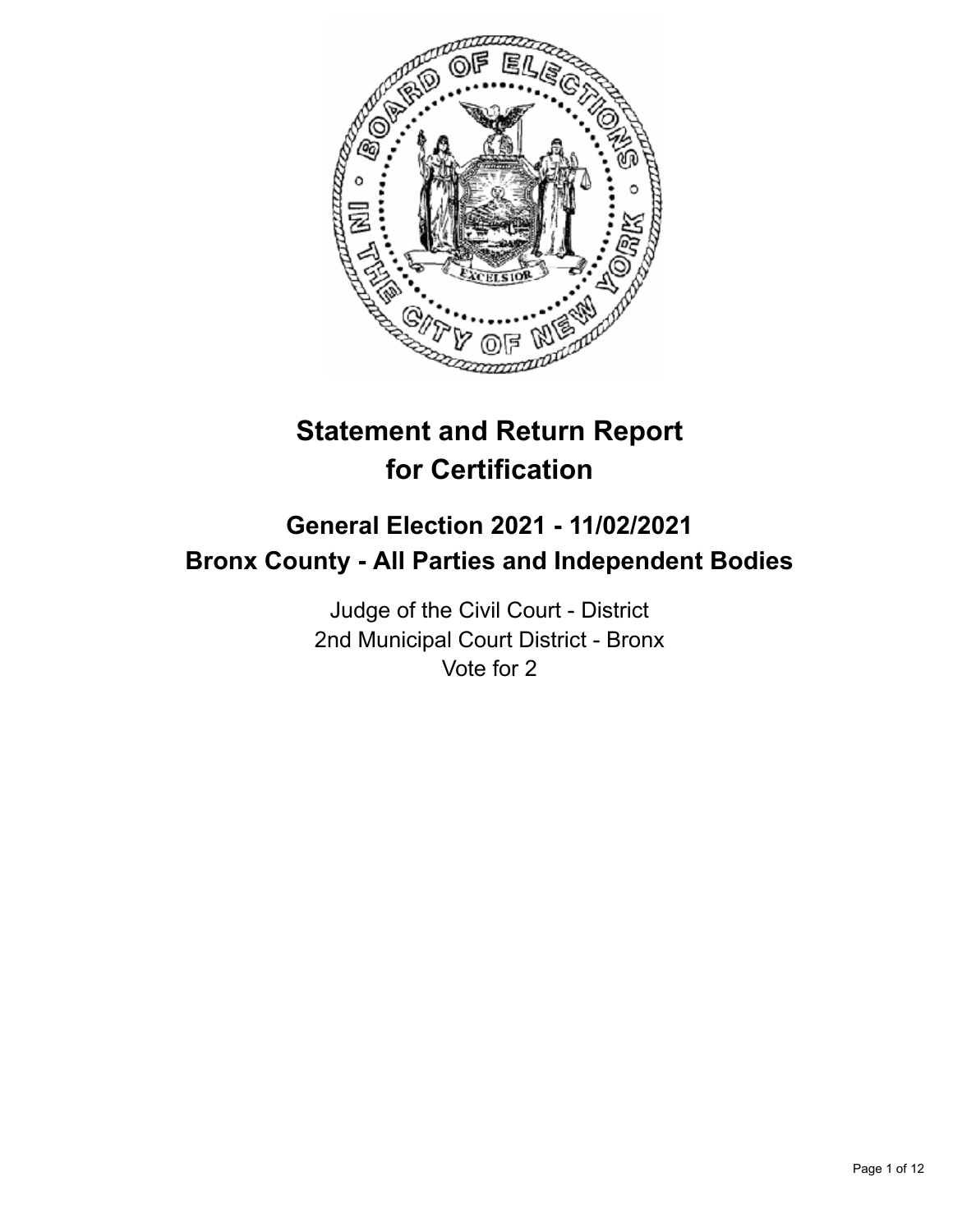

| <b>PUBLIC COUNTER</b>                                    | 9.094  |
|----------------------------------------------------------|--------|
| MANUALLY COUNTED EMERGENCY                               | 0      |
| <b>ABSENTEE / MILITARY</b>                               | 567    |
| <b>AFFIDAVIT</b>                                         | 68     |
| <b>Total Ballots</b>                                     | 9,729  |
| Less - Inapplicable Federal/Special Presidential Ballots | 0      |
| <b>Total Applicable Ballots</b>                          | 9,729  |
| JESSICA FLORES (DEMOCRATIC)                              | 6,865  |
| VERENA C. POWELL (DEMOCRATIC)                            | 5,408  |
| <b>BEN SHAPIRO (WRITE-IN)</b>                            |        |
| CARLOS SIERRA (WRITE-IN)                                 | 1      |
| DERAL GIVENS (WRITE-IN)                                  | 1      |
| DEVIN ENGLISH (WRITE-IN)                                 | 1      |
| DOUGLAS JOSEPH MATHEWS (WRITE-IN)                        | 1      |
| FERANDO RODRIGUEZ (WRITE-IN)                             | 1      |
| JEAN DAVIS (WRITE-IN)                                    | 1      |
| JENNY FIORELI (WRITE-IN)                                 | 1      |
| JOSE ORTIZ (WRITE-IN)                                    | 1      |
| MICHAEL KNOWLES (WRITE-IN)                               | 1      |
| RICARDO HAMILTON (WRITE-IN)                              | 1      |
| UNATTRIBUTABLE WRITE-IN (WRITE-IN)                       | 16     |
| <b>Total Votes</b>                                       | 12,300 |
| Unrecorded                                               | 7,158  |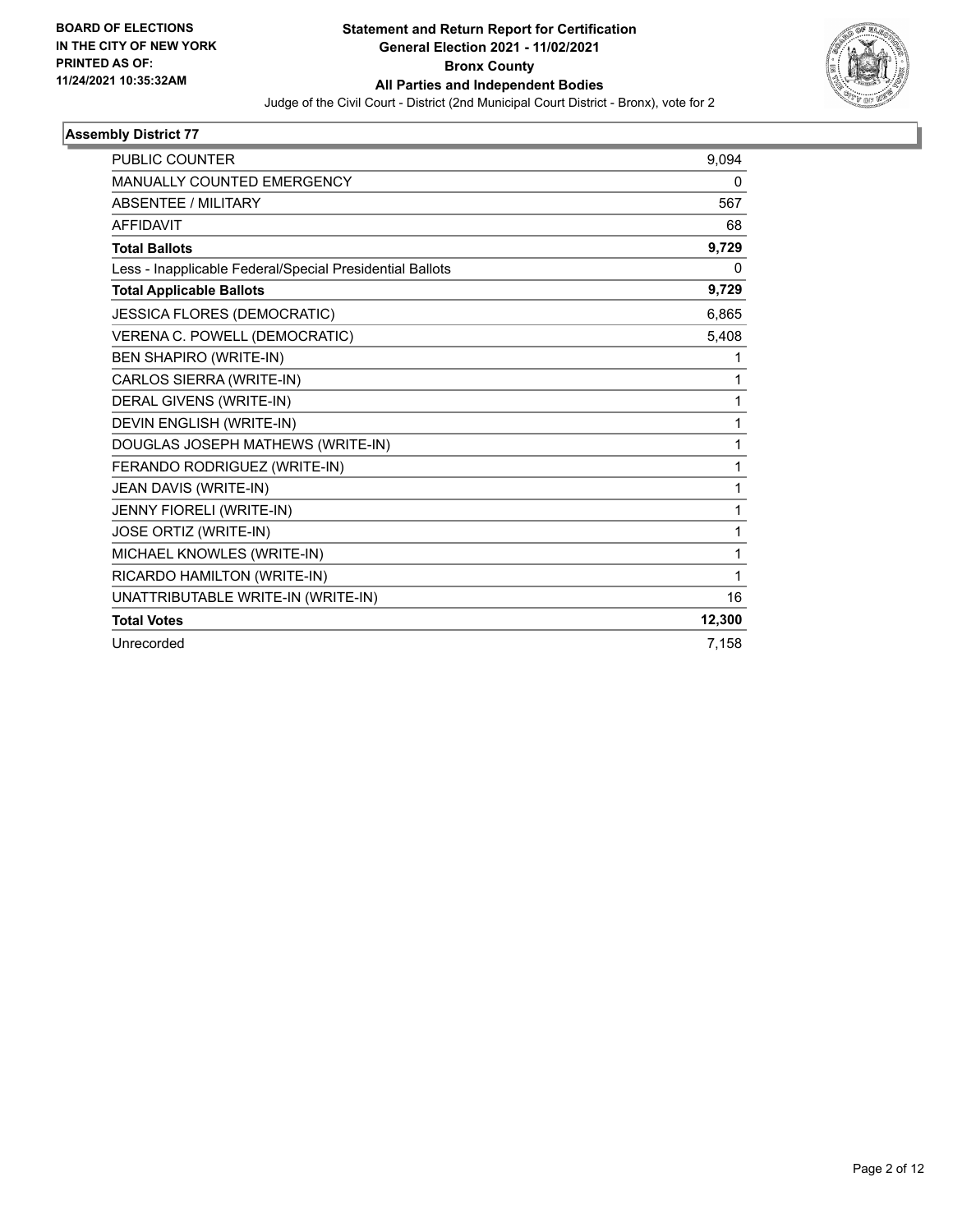

| PUBLIC COUNTER                                           | 6,572                   |
|----------------------------------------------------------|-------------------------|
| <b>MANUALLY COUNTED EMERGENCY</b>                        | 0                       |
| <b>ABSENTEE / MILITARY</b>                               | 477                     |
| <b>AFFIDAVIT</b>                                         | 62                      |
| <b>Total Ballots</b>                                     | 7,111                   |
| Less - Inapplicable Federal/Special Presidential Ballots | 0                       |
| <b>Total Applicable Ballots</b>                          | 7,111                   |
| JESSICA FLORES (DEMOCRATIC)                              | 4,911                   |
| VERENA C. POWELL (DEMOCRATIC)                            | 3,405                   |
| ANGEL CRUZ (WRITE-IN)                                    | 1                       |
| ARIALDI TEJADA (WRITE-IN)                                | 1                       |
| ARMIN ARLERT (WRITE-IN)                                  | 2                       |
| ARTHUR GALLAGHER (WRITE-IN)                              | 1                       |
| CARMINE MARINO JR (WRITE-IN)                             | 1                       |
| CATHERINE ELLIN (WRITE-IN)                               | 1                       |
| DONALD J. TRUMP (WRITE-IN)                               | 1                       |
| FERNANDO MATEO (WRITE-IN)                                | 1                       |
| FORTUNE S MACRI (WRITE-IN)                               | 1                       |
| FRANCIS MENARD (WRITE-IN)                                | 1                       |
| FRANK LIND (WRITE-IN)                                    | 2                       |
| GINO N GUADAGNO (WRITE-IN)                               | 1                       |
| JAMES J SHEA (WRITE-IN)                                  | 1                       |
| JOSUE A. VASSALLO (WRITE-IN)                             | 1                       |
| MARIA ANTONIA MARTINEZ GARCIA (WRITE-IN)                 | 1                       |
| MICHAEL MCCHESNEY (WRITE-IN)                             | 1                       |
| MICHAEL R. PENCE (WRITE-IN)                              | 1                       |
| OCHACO URARAKA (WRITE-IN)                                | $\overline{\mathbf{c}}$ |
| PAUL KALAYDJIAN (WRITE-IN)                               | 1                       |
| ROSALIE LESLIE (WRITE-IN)                                | 1                       |
| SALLIE YANG (WRITE-IN)                                   | 1                       |
| TIM POOL (WRITE-IN)                                      | 1                       |
| TYREKE ISRAEL (WRITE-IN)                                 | 1                       |
| UNATTRIBUTABLE WRITE-IN (WRITE-IN)                       | 22                      |
| UNCOUNTED WRITE-IN PER STATUTE (WRITE-IN)                | 1                       |
| <b>Total Votes</b>                                       | 8,365                   |
| Unrecorded                                               | 5,857                   |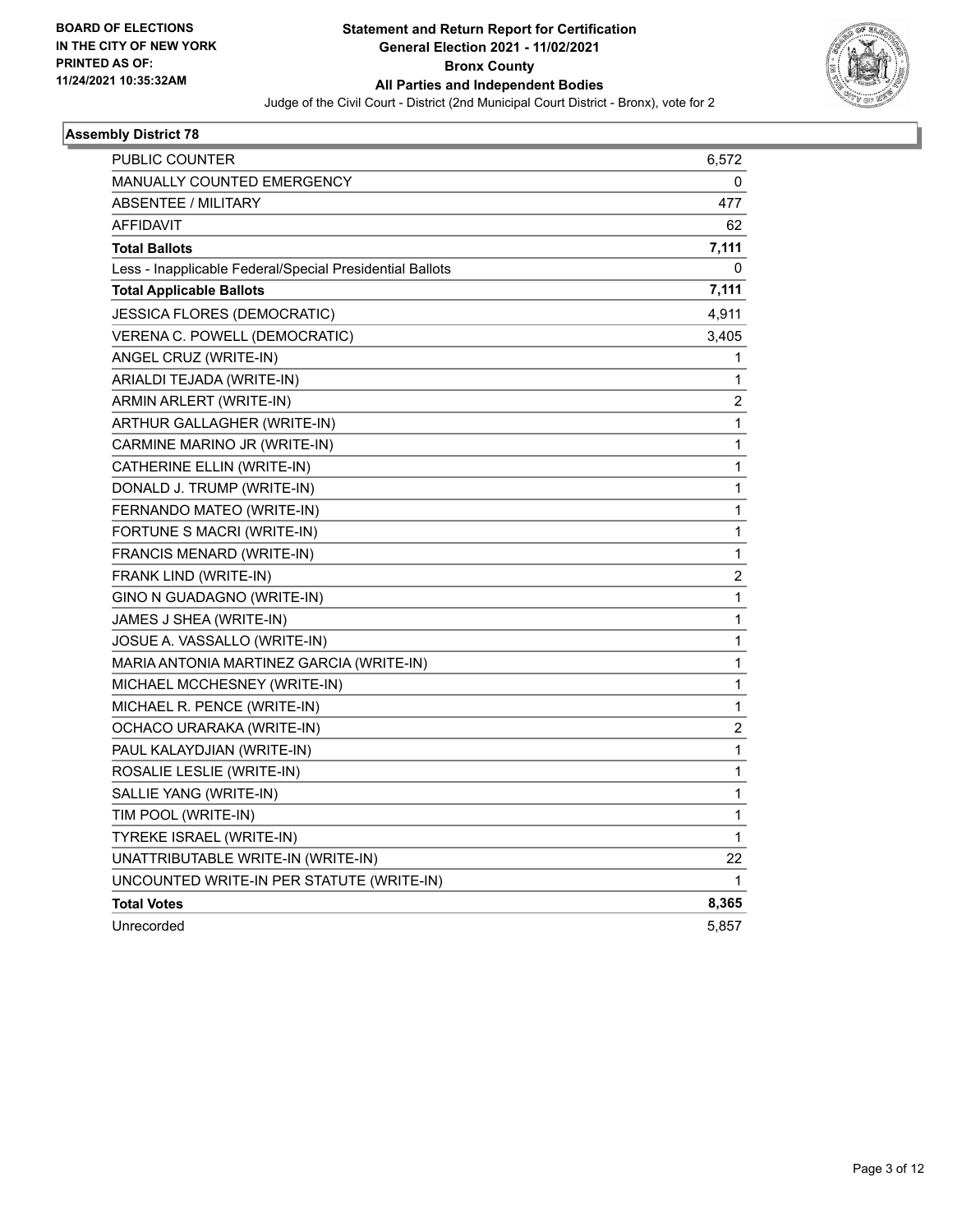

| <b>PUBLIC COUNTER</b>                                    | 7,963  |
|----------------------------------------------------------|--------|
| <b>MANUALLY COUNTED EMERGENCY</b>                        | 0      |
| ABSENTEE / MILITARY                                      | 498    |
| <b>AFFIDAVIT</b>                                         | 34     |
| <b>Total Ballots</b>                                     | 8,495  |
| Less - Inapplicable Federal/Special Presidential Ballots | 0      |
| <b>Total Applicable Ballots</b>                          | 8,495  |
| JESSICA FLORES (DEMOCRATIC)                              | 5,667  |
| VERENA C. POWELL (DEMOCRATIC)                            | 4,819  |
| CAROL ROBINSON (WRITE-IN)                                | 2      |
| FRANCISCO MARTE (WRITE-IN)                               | 1      |
| JOE BORELLI (WRITE-IN)                                   | 1      |
| MONICA LINDSAY (WRITE-IN)                                | 3      |
| RUDY GIULIANI (WRITE-IN)                                 | 1      |
| RYAN MACDONALD (WRITE-IN)                                | 1      |
| SHERRY HILL-DEAS (WRITE-IN)                              | 1      |
| UNATTRIBUTABLE WRITE-IN (WRITE-IN)                       | 15     |
| UNCOUNTED WRITE-IN PER STATUTE (WRITE-IN)                | 1      |
| YADHIRA GONZALEZ TAYLOR (WRITE-IN)                       | 3      |
| YIRIS MORALES (WRITE-IN)                                 | 1      |
| <b>Total Votes</b>                                       | 10,516 |
| Unrecorded                                               | 6,474  |

| PUBLIC COUNTER                                           | 2,270 |
|----------------------------------------------------------|-------|
| <b>MANUALLY COUNTED EMERGENCY</b>                        | 0     |
| ABSENTEE / MILITARY                                      | 149   |
| <b>AFFIDAVIT</b>                                         | 12    |
| <b>Total Ballots</b>                                     | 2,431 |
| Less - Inapplicable Federal/Special Presidential Ballots | 0     |
| <b>Total Applicable Ballots</b>                          | 2,431 |
| <b>JESSICA FLORES (DEMOCRATIC)</b>                       | 1,704 |
| VERENA C. POWELL (DEMOCRATIC)                            | 1,341 |
| ANGEL CRUZ (WRITE-IN)                                    |       |
| HECTOR LOPEZ BALLESTEROS (WRITE-IN)                      | 1     |
| <b>JULIAN ASSANGE (WRITE-IN)</b>                         | 1     |
| PETER KIERNAN (WRITE-IN)                                 | 1     |
| UNATTRIBUTABLE WRITE-IN (WRITE-IN)                       | 9     |
| <b>Total Votes</b>                                       | 3,058 |
| Unrecorded                                               | 1,804 |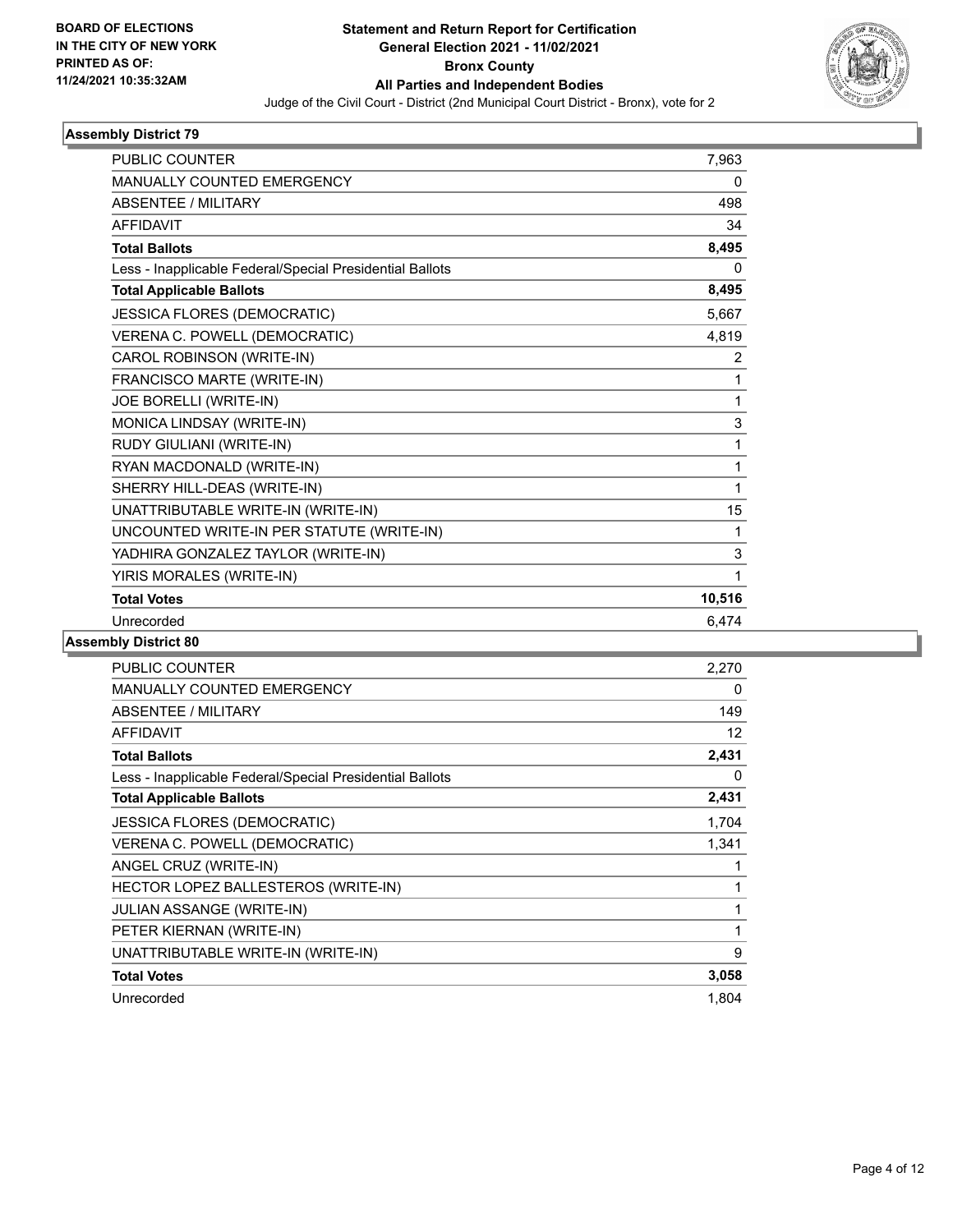

| PUBLIC COUNTER                                           | 14,990       |
|----------------------------------------------------------|--------------|
| MANUALLY COUNTED EMERGENCY                               | 0            |
| ABSENTEE / MILITARY                                      | 2,136        |
| <b>AFFIDAVIT</b>                                         | 91           |
| <b>Total Ballots</b>                                     | 17,217       |
| Less - Inapplicable Federal/Special Presidential Ballots | 0            |
| <b>Total Applicable Ballots</b>                          | 17,217       |
| JESSICA FLORES (DEMOCRATIC)                              | 11,762       |
| VERENA C. POWELL (DEMOCRATIC)                            | 9,810        |
| ALEX VEGA (WRITE-IN)                                     | 1            |
| AMY BARETT (WRITE-IN)                                    | 1            |
| ANDREW GULIANI (WRITE-IN)                                | 1            |
| ANDY SIXX (WRITE-IN)                                     | 1            |
| ANNA GARRISON-BEDELL (WRITE-IN)                          | 1            |
| ANTHONY L. HERBERT (WRITE-IN)                            | 1            |
| ANTHONY MARECKI (WRITE-IN)                               | 1            |
| ARI A. SPETT (WRITE-IN)                                  | 1            |
| ARMANDO CRESCENZI (WRITE-IN)                             | 1            |
| <b>BEN SHAPIRO (WRITE-IN)</b>                            | 2            |
| BERNIE SANDERS (WRITE-IN)                                | $\mathbf{1}$ |
| CHARLES MOERDLER (WRITE-IN)                              | 1            |
| CHERYL CHIOVETTA (WRITE-IN)                              | 3            |
| CHRIS CUOMO (WRITE-IN)                                   | 1            |
| CHRISTINE REY (WRITE-IN)                                 | 1            |
| CHRISTPHER GUTTADARO (WRITE-IN)                          | 1            |
| CURTIS SLIWA (WRITE-IN)                                  | 1            |
| DAN FINKEL (WRITE-IN)                                    | 1            |
| DANIEL PEDERNECHT (WRITE-IN)                             | 1            |
| DARCEL CLARK (WRITE-IN)                                  | 1            |
| DONALD J. TRUMP (WRITE-IN)                               | 2            |
| DONTEL ECTJUDGES (WRITE-IN)                              | 1            |
| DR. ROBERT DICKSTEIN (WRITE-IN)                          | 1            |
| DYLAN KENNEDY (WRITE-IN)                                 | 1            |
| ED V. SPARK (WRITE-IN)                                   | 1            |
| EFRAIN HERSTIC (WRITE-IN)                                | 1            |
| ELIZABETH BONINA (WRITE-IN)                              | 1            |
| EMILIO A. MARTINEZ (WRITE-IN)                            | 1            |
| ERIC SAMUEL AKIVA ZALMAN SHERMAN (WRITE-IN)              | 1            |
| ESTEBAN GALVAN (WRITE-IN)                                | 1            |
| EUGENE DEBS (WRITE-IN)                                   | 1            |
| FIONA BRADY (WRITE-IN)                                   | 1            |
| <b>GEORGE TINKA (WRITE-IN)</b>                           | 1            |
| GEORGE VILLEGAS (WRITE-IN)                               | 1            |
| ILEANA TORRES (WRITE-IN)                                 | 1            |
| JAMES BRENNAN (WRITE-IN)                                 | 1            |
| JEFFREY S. ZELLAN (WRITE-IN)                             | 1            |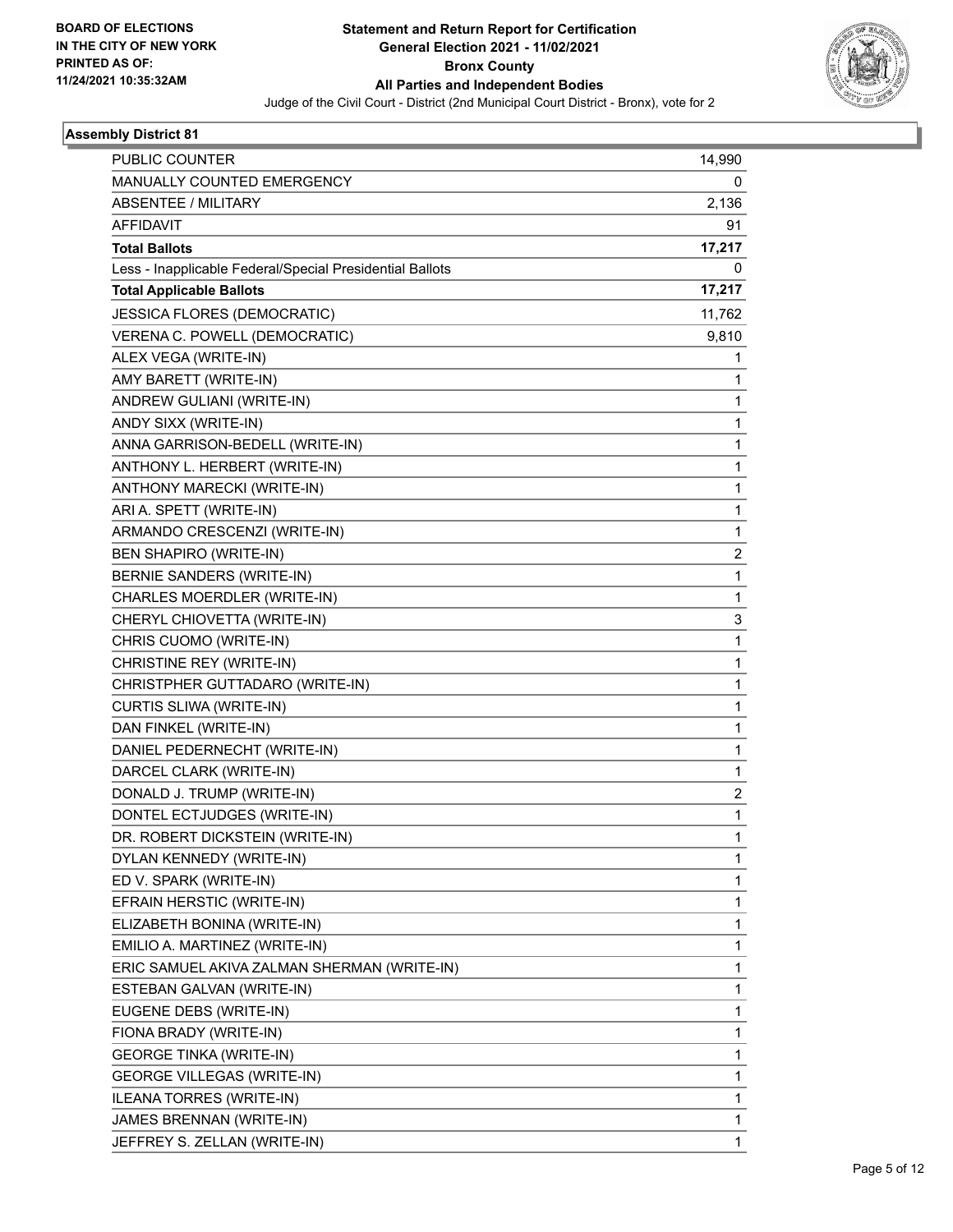

| JEREMY FEIT (WRITE-IN)          | 1              |
|---------------------------------|----------------|
| JOE BALDWIN (WRITE-IN)          | 1              |
| JOHANNA ABAD (WRITE-IN)         | 1              |
| JOHN E. MOORE (WRITE-IN)        | $\overline{2}$ |
| JOHN FEERICK (WRITE-IN)         | 2              |
| JOHN FRANCIS LUDEWIG (WRITE-IN) | 1              |
| JOHN J. ROONEY (WRITE-IN)       | 1              |
| JOHN REYNOLDS (WRITE-IN)        | 1              |
| JOSE MORENO (WRITE-IN)          | 1              |
| JOSHUA ZAKHAROV (WRITE-IN)      | 1              |
| JUDITH SHEINDLIN (WRITE-IN)     | 2              |
| JUDITH SHINEMAN (WRITE-IN)      | 1              |
| JULIE S. RAPHAEL (WRITE-IN)     | 1              |
| <b>JUSTICE MILAN (WRITE-IN)</b> | $\mathbf{1}$   |
| JYLL TOWNES (WRITE-IN)          | 1              |
| KANYE WEST (WRITE-IN)           | 1              |
| KATIE SEMACK (WRITE-IN)         | 1              |
| KHALID BROWDER (WRITE-IN)       | 1              |
| KIERA O'CONNOR (WRITE-IN)       | 11             |
| KOLU K BAYSAH (WRITE-IN)        | 1              |
| LAUREN CHIOVETTA (WRITE-IN)     | 1              |
| MARGARET GROAKE (WRITE-IN)      | 1              |
| MASON PERRY (WRITE-IN)          | $\mathbf{1}$   |
| MELINDA FORD (WRITE-IN)         | 1              |
| MICHAEL HENSAN (WRITE-IN)       | 1              |
| MICHAEL REILLY (WRITE-IN)       | $\mathbf{1}$   |
| MIGUEL GOMME-SOSA (WRITE-IN)    | 1              |
| NICHOLAS KONIG (WRITE-IN)       | 1              |
| OLGA SIBONOV (WRITE-IN)         | $\mathbf{1}$   |
| OMAR RAVENHURST (WRITE-IN)      | 1              |
| PATRICIA GILHOOLEY (WRITE-IN)   | $\mathbf{1}$   |
| PAUL ALPERT (WRITE-IN)          | 1              |
| PAUL GOETZ (WRITE-IN)           | 1              |
| PHIL STEINBERG (WRITE-IN)       | 1              |
| PIERINA SANCHEZ (WRITE-IN)      | 1              |
| RACHEL LEVINE (WRITE-IN)        | 1              |
| RACHEL SHERMAN (WRITE-IN)       | 1              |
| RANDY BERNFELD (WRITE-IN)       | 1              |
| ROBERT A. ROONEY (WRITE-IN)     | 1              |
| ROBERT ALLAN (WRITE-IN)         | 1              |
| RONALD BERGER (WRITE-IN)        | 1              |
| ROSA MARIELIS (WRITE-IN)        | 1              |
| RUDY GIULIANI (WRITE-IN)        | 3              |
| RYAN KARERAT (WRITE-IN)         | 1              |
| SAM MCCANN (WRITE-IN)           | 1              |
| SAMUEL ALITO (WRITE-IN)         | 1              |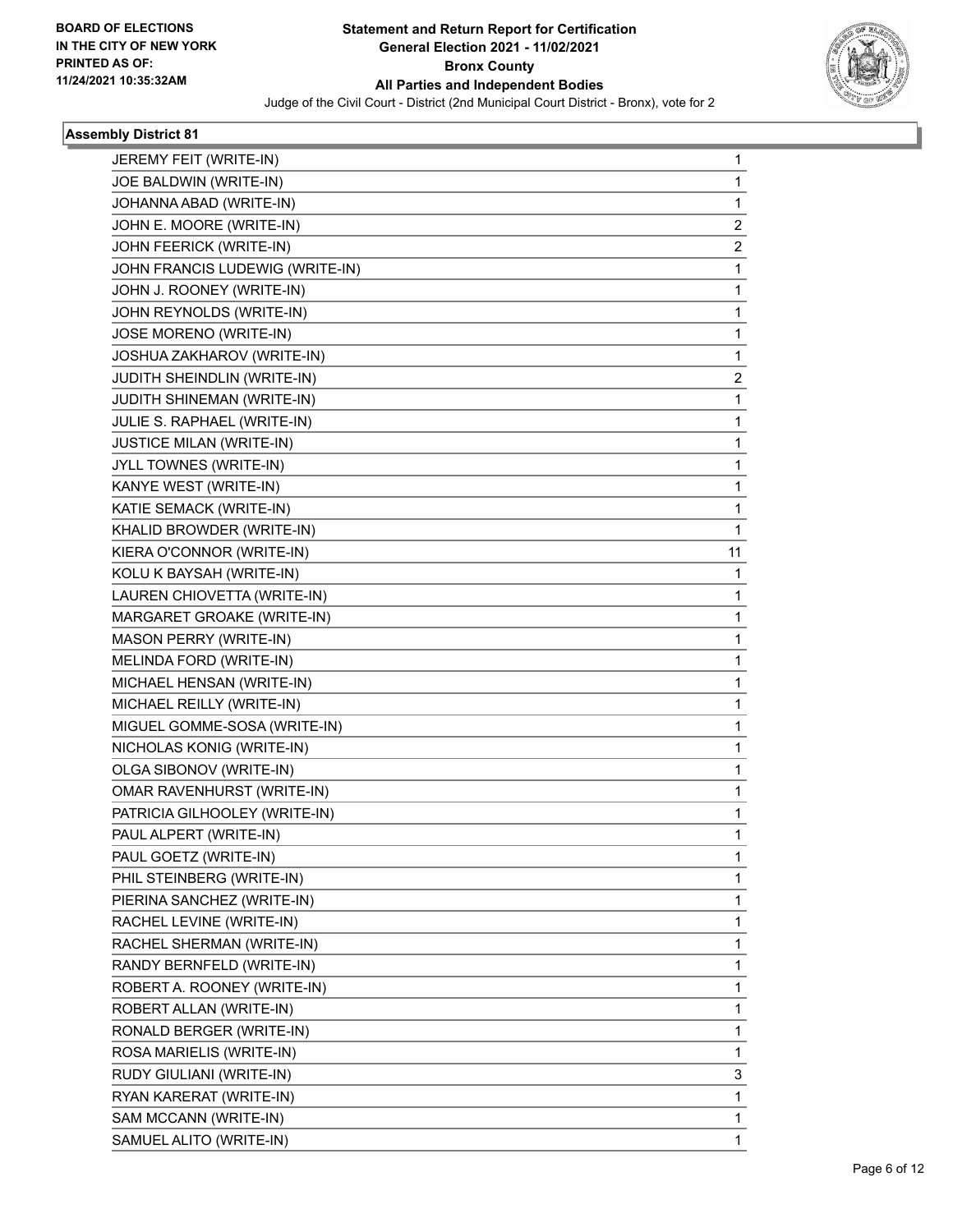

| SEAN P. BRADY (WRITE-IN)           |                |
|------------------------------------|----------------|
| SHISHALDIV HAVLEV (WRITE-IN)       |                |
| STEVE KELLER (WRITE-IN)            |                |
| SUSAN KONIG (WRITE-IN)             | 1              |
| TAGLE LUCIA (WRITE-IN)             | 1              |
| THOMAS MCBRIDE (WRITE-IN)          | 1              |
| TRACY FEERICK (WRITE-IN)           | 1              |
| TYLER J KAMINSKI (WRITE-IN)        | 1              |
| UNATTRIBUTABLE WRITE-IN (WRITE-IN) | 89             |
| UZIEL CRESCENZI (WRITE-IN)         | 1              |
| VANESSA TAYLOR (WRITE-IN)          | 1              |
| VICTORIA THOMAS (WRITE-IN)         | 1              |
| VLADIMIR MUKHOTAEV (WRITE-IN)      | 1              |
| WILLIAM A. PEPITONE (WRITE-IN)     | 3              |
| WILLIAM FEERICK (WRITE-IN)         | 1              |
| YADHIRA GONZALEZ TAYLOR (WRITE-IN) | $\overline{2}$ |
| <b>Total Votes</b>                 | 21,781         |
| Unrecorded                         | 12,653         |
|                                    |                |

| <b>PUBLIC COUNTER</b>                                    | 7,619 |
|----------------------------------------------------------|-------|
| <b>MANUALLY COUNTED EMERGENCY</b>                        | 0     |
| <b>ABSENTEE / MILITARY</b>                               | 357   |
| <b>AFFIDAVIT</b>                                         | 50    |
| <b>Total Ballots</b>                                     | 8,026 |
| Less - Inapplicable Federal/Special Presidential Ballots | 0     |
| <b>Total Applicable Ballots</b>                          | 8,026 |
| JESSICA FLORES (DEMOCRATIC)                              | 5,493 |
| VERENA C. POWELL (DEMOCRATIC)                            | 3,996 |
| AKILAH BROWNE (WRITE-IN)                                 | 1     |
| AKSIMA GRACE EDWARDS (WRITE-IN)                          | 1     |
| ANA MARIA CARDENAS (WRITE-IN)                            | 1     |
| ARIANA CARTY (WRITE-IN)                                  | 1     |
| CARLOS VELAZQUEZ (WRITE-IN)                              | 1     |
| IRMA VELAZQUEZ (WRITE-IN)                                | 1     |
| MICHAEL SAMUALS (WRITE-IN)                               | 1     |
| RUDY GIULIANI (WRITE-IN)                                 | 1     |
| SHIMRON GALLIMORE (WRITE-IN)                             | 1     |
| UNATTRIBUTABLE WRITE-IN (WRITE-IN)                       | 12    |
| YADHIRA GONZALEZ TAYLOR (WRITE-IN)                       | 1     |
| <b>Total Votes</b>                                       | 9,511 |
| Unrecorded                                               | 6,541 |
|                                                          |       |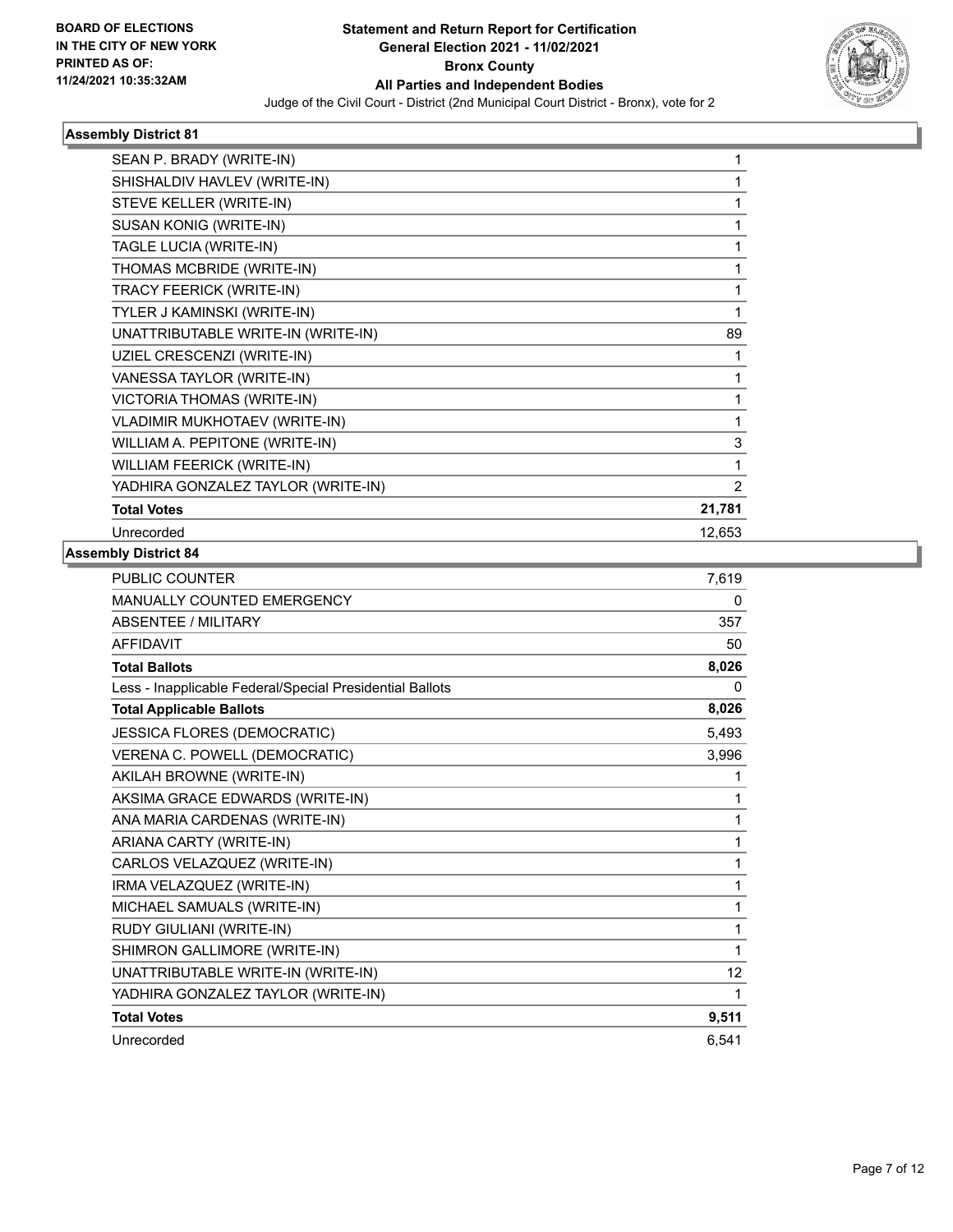

| <b>PUBLIC COUNTER</b>                                    | 0 |
|----------------------------------------------------------|---|
| <b>MANUALLY COUNTED EMERGENCY</b>                        | 0 |
| ABSENTEE / MILITARY                                      | 0 |
| AFFIDAVIT                                                | 0 |
| <b>Total Ballots</b>                                     | 0 |
| Less - Inapplicable Federal/Special Presidential Ballots | 0 |
| <b>Total Applicable Ballots</b>                          | O |
| <b>JESSICA FLORES (DEMOCRATIC)</b>                       | 0 |
| VERENA C. POWELL (DEMOCRATIC)                            | 0 |
| <b>Total Votes</b>                                       | 0 |

## **Assembly District 86**

| PUBLIC COUNTER                                           | 7,453 |
|----------------------------------------------------------|-------|
| MANUALLY COUNTED EMERGENCY                               | 0     |
| <b>ABSENTEE / MILITARY</b>                               | 552   |
| <b>AFFIDAVIT</b>                                         | 40    |
| <b>Total Ballots</b>                                     | 8,045 |
| Less - Inapplicable Federal/Special Presidential Ballots | 0     |
| <b>Total Applicable Ballots</b>                          | 8,045 |
| <b>JESSICA FLORES (DEMOCRATIC)</b>                       | 5,236 |
| VERENA C. POWELL (DEMOCRATIC)                            | 3,719 |
| CARL HEASTIE (WRITE-IN)                                  | 2     |
| HARRY SUAREZ (WRITE-IN)                                  | 1     |
| JEANINE PIRRO (WRITE-IN)                                 | 1     |
| REBECCA EDWARDS (WRITE-IN)                               | 1     |
| STEPHEN E DAVIS (WRITE-IN)                               | 1     |
| UNATTRIBUTABLE WRITE-IN (WRITE-IN)                       | 16    |
| YADHIRA GONZALEZ TAYLOR (WRITE-IN)                       | 2     |
| <b>Total Votes</b>                                       | 8,979 |
| Unrecorded                                               | 7,111 |

| PUBLIC COUNTER                                           | 0 |
|----------------------------------------------------------|---|
| <b>MANUALLY COUNTED EMERGENCY</b>                        | 0 |
| ABSENTEE / MILITARY                                      | 0 |
| AFFIDAVIT                                                | 0 |
| <b>Total Ballots</b>                                     | 0 |
| Less - Inapplicable Federal/Special Presidential Ballots | 0 |
| <b>Total Applicable Ballots</b>                          |   |
| <b>JESSICA FLORES (DEMOCRATIC)</b>                       | 0 |
| VERENA C. POWELL (DEMOCRATIC)                            | 0 |
| <b>Total Votes</b>                                       | 0 |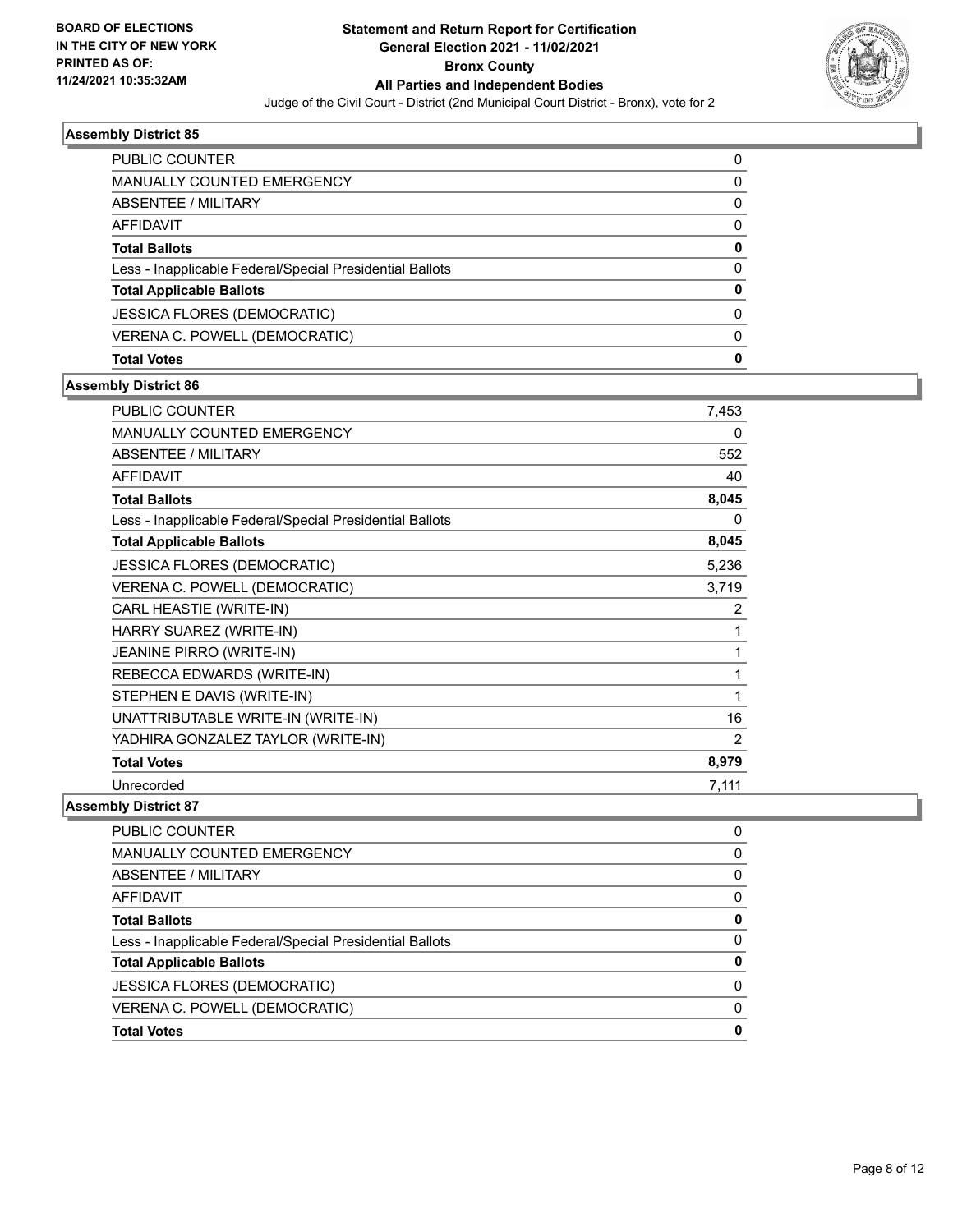

| PUBLIC COUNTER                                           | 55,961       |
|----------------------------------------------------------|--------------|
| MANUALLY COUNTED EMERGENCY                               | 0            |
| <b>ABSENTEE / MILITARY</b>                               | 4,736        |
| AFFIDAVIT                                                | 357          |
| <b>Total Ballots</b>                                     | 61,054       |
| Less - Inapplicable Federal/Special Presidential Ballots | 0            |
| <b>Total Applicable Ballots</b>                          | 61,054       |
| JESSICA FLORES (DEMOCRATIC)                              | 41,638       |
| VERENA C. POWELL (DEMOCRATIC)                            | 32,498       |
| AKILAH BROWNE (WRITE-IN)                                 | 1            |
| AKSIMA GRACE EDWARDS (WRITE-IN)                          | 1            |
| ALEX VEGA (WRITE-IN)                                     | 1            |
| AMY BARETT (WRITE-IN)                                    | 1            |
| ANA MARIA CARDENAS (WRITE-IN)                            | 1            |
| ANDREW GULIANI (WRITE-IN)                                | 1            |
| ANDY SIXX (WRITE-IN)                                     | 1            |
| ANGEL CRUZ (WRITE-IN)                                    | 2            |
| ANNA GARRISON-BEDELL (WRITE-IN)                          | 1            |
| ANTHONY L. HERBERT (WRITE-IN)                            | 1            |
| ANTHONY MARECKI (WRITE-IN)                               | 1            |
| ARI A. SPETT (WRITE-IN)                                  | 1            |
| ARIALDI TEJADA (WRITE-IN)                                | 1            |
| ARIANA CARTY (WRITE-IN)                                  | 1            |
| ARMANDO CRESCENZI (WRITE-IN)                             | 1            |
| ARMIN ARLERT (WRITE-IN)                                  | 2            |
| ARTHUR GALLAGHER (WRITE-IN)                              | 1            |
| <b>BEN SHAPIRO (WRITE-IN)</b>                            | 3            |
| BERNIE SANDERS (WRITE-IN)                                | 1            |
| CARL HEASTIE (WRITE-IN)                                  | 2            |
| CARLOS SIERRA (WRITE-IN)                                 | 1            |
| CARLOS VELAZQUEZ (WRITE-IN)                              | 1            |
| CARMINE MARINO JR (WRITE-IN)                             | $\mathbf{1}$ |
| CAROL ROBINSON (WRITE-IN)                                | 2            |
| CATHERINE ELLIN (WRITE-IN)                               | 1            |
| CHARLES MOERDLER (WRITE-IN)                              | 1            |
| CHERYL CHIOVETTA (WRITE-IN)                              | 3            |
| CHRIS CUOMO (WRITE-IN)                                   | 1            |
| CHRISTINE REY (WRITE-IN)                                 | 1            |
| CHRISTPHER GUTTADARO (WRITE-IN)                          | 1            |
| CURTIS SLIWA (WRITE-IN)                                  | 1            |
| DAN FINKEL (WRITE-IN)                                    | 1            |
| DANIEL PEDERNECHT (WRITE-IN)                             | 1            |
| DARCEL CLARK (WRITE-IN)                                  | 1            |
| DERAL GIVENS (WRITE-IN)                                  | 1            |
| DEVIN ENGLISH (WRITE-IN)                                 | 1            |
| DONALD J. TRUMP (WRITE-IN)                               | 3            |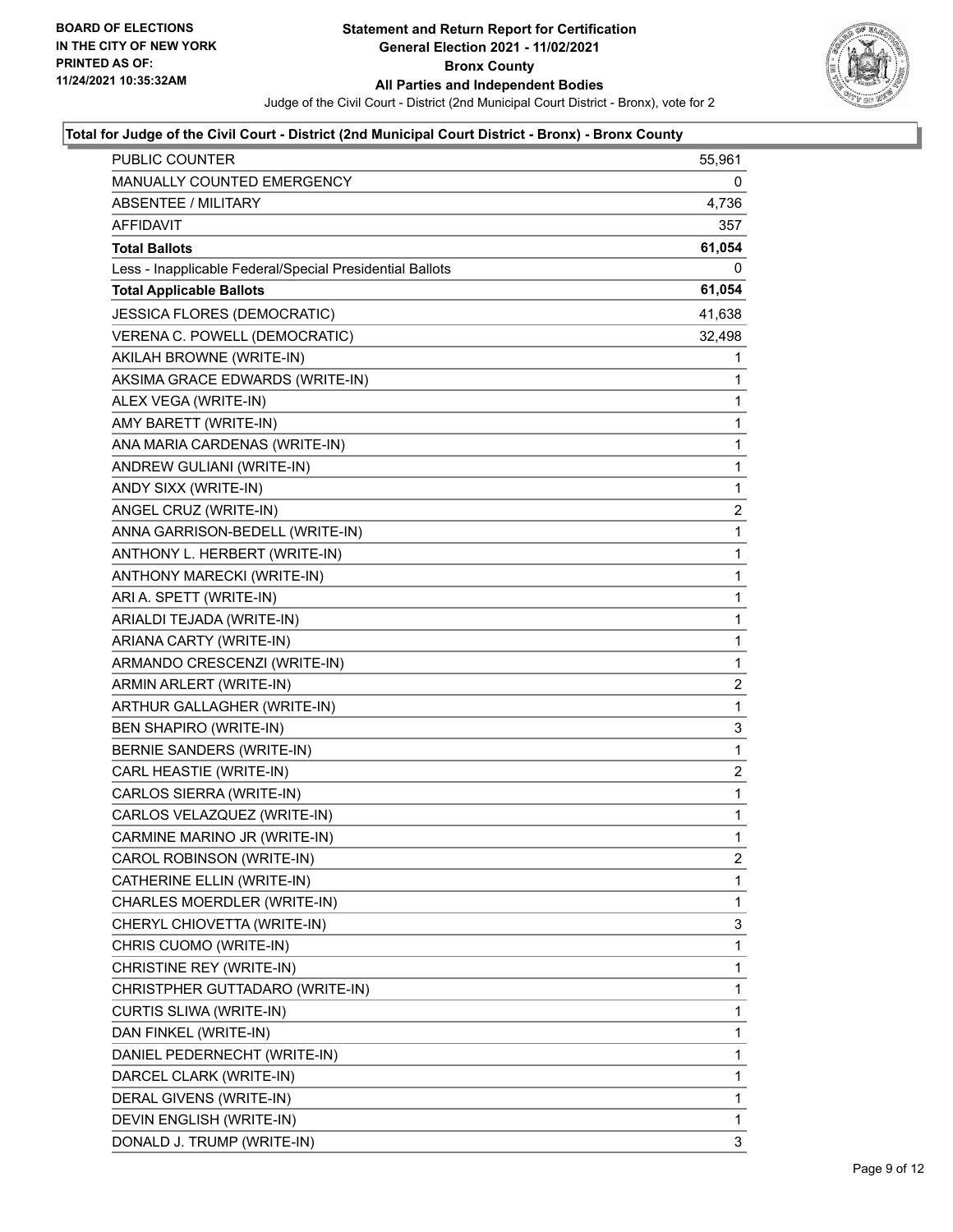

| DONTEL ECTJUDGES (WRITE-IN)                 | $\mathbf{1}$   |
|---------------------------------------------|----------------|
| DOUGLAS JOSEPH MATHEWS (WRITE-IN)           | 1              |
| DR. ROBERT DICKSTEIN (WRITE-IN)             | 1              |
| DYLAN KENNEDY (WRITE-IN)                    | 1              |
| ED V. SPARK (WRITE-IN)                      | 1              |
| EFRAIN HERSTIC (WRITE-IN)                   | 1              |
| ELIZABETH BONINA (WRITE-IN)                 | 1              |
| EMILIO A. MARTINEZ (WRITE-IN)               | 1              |
| ERIC SAMUEL AKIVA ZALMAN SHERMAN (WRITE-IN) | 1              |
| ESTEBAN GALVAN (WRITE-IN)                   | 1              |
| EUGENE DEBS (WRITE-IN)                      | 1              |
| FERANDO RODRIGUEZ (WRITE-IN)                | 1              |
| FERNANDO MATEO (WRITE-IN)                   | 1              |
| FIONA BRADY (WRITE-IN)                      | 1              |
| FORTUNE S MACRI (WRITE-IN)                  | 1              |
| FRANCIS MENARD (WRITE-IN)                   | 1              |
| FRANCISCO MARTE (WRITE-IN)                  | 1              |
| FRANK LIND (WRITE-IN)                       | 2              |
| <b>GEORGE TINKA (WRITE-IN)</b>              | 1              |
| <b>GEORGE VILLEGAS (WRITE-IN)</b>           | 1              |
| GINO N GUADAGNO (WRITE-IN)                  | 1              |
| HARRY SUAREZ (WRITE-IN)                     | 1              |
| HECTOR LOPEZ BALLESTEROS (WRITE-IN)         | 1              |
| ILEANA TORRES (WRITE-IN)                    | 1              |
| IRMA VELAZQUEZ (WRITE-IN)                   | 1              |
| JAMES BRENNAN (WRITE-IN)                    | 1              |
| JAMES J SHEA (WRITE-IN)                     | 1              |
| JEAN DAVIS (WRITE-IN)                       | 1              |
| JEANINE PIRRO (WRITE-IN)                    | 1              |
| JEFFREY S. ZELLAN (WRITE-IN)                | 1              |
| JENNY FIORELI (WRITE-IN)                    | 1              |
| JEREMY FEIT (WRITE-IN)                      | 1              |
| JOE BALDWIN (WRITE-IN)                      | 1              |
| JOE BORELLI (WRITE-IN)                      | 1              |
| JOHANNA ABAD (WRITE-IN)                     | 1              |
| JOHN E. MOORE (WRITE-IN)                    | $\overline{2}$ |
| JOHN FEERICK (WRITE-IN)                     | $\overline{2}$ |
| JOHN FRANCIS LUDEWIG (WRITE-IN)             | 1              |
| JOHN J. ROONEY (WRITE-IN)                   | 1              |
| JOHN REYNOLDS (WRITE-IN)                    | 1              |
| JOSE MORENO (WRITE-IN)                      | 1              |
| JOSE ORTIZ (WRITE-IN)                       | 1              |
| JOSHUA ZAKHAROV (WRITE-IN)                  | 1              |
| JOSUE A. VASSALLO (WRITE-IN)                | 1              |
| <b>JUDITH SHEINDLIN (WRITE-IN)</b>          | $\mathbf{2}$   |
| JUDITH SHINEMAN (WRITE-IN)                  | $\mathbf 1$    |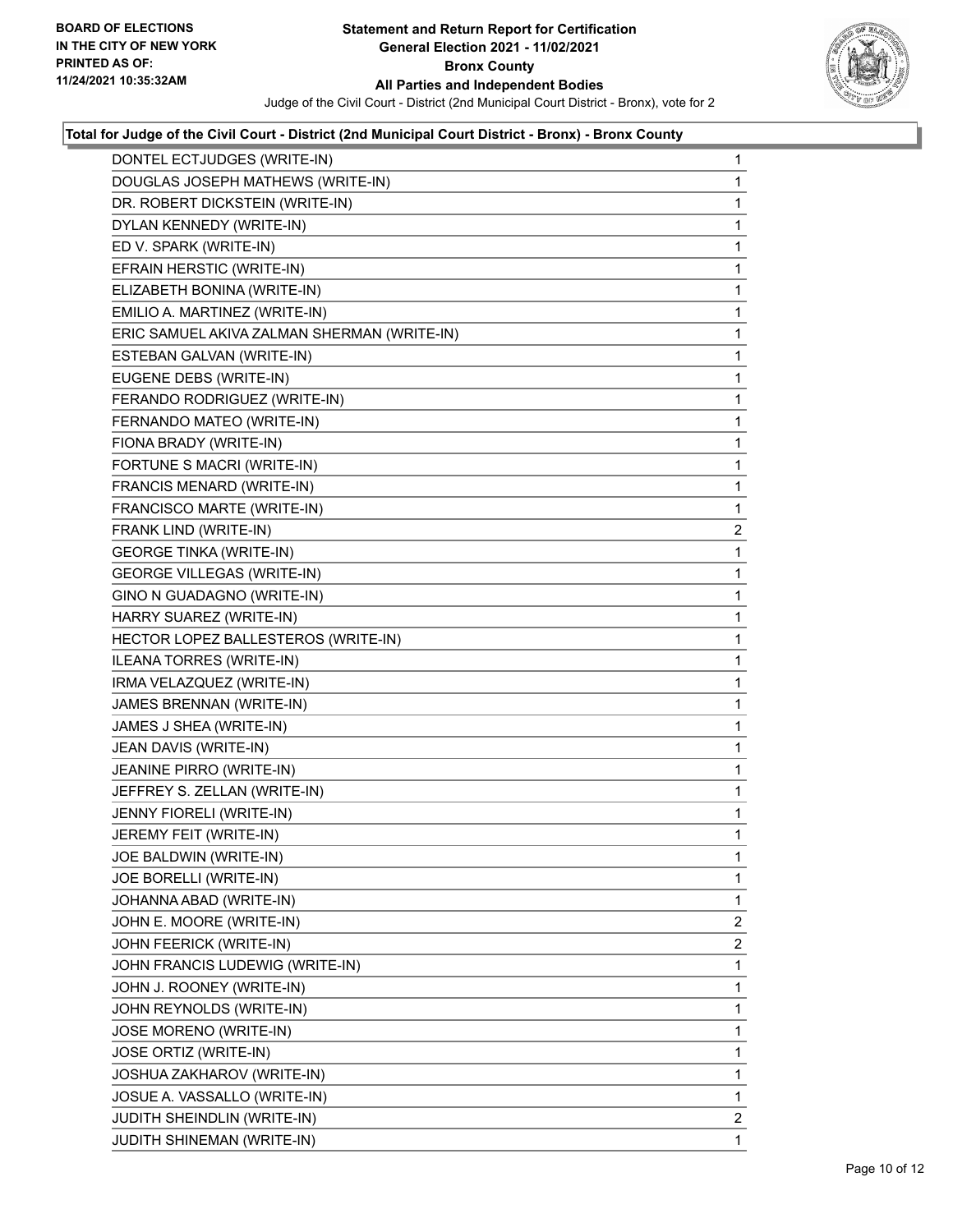

| JULIAN ASSANGE (WRITE-IN)                | $\mathbf{1}$ |
|------------------------------------------|--------------|
| JULIE S. RAPHAEL (WRITE-IN)              | 1            |
| <b>JUSTICE MILAN (WRITE-IN)</b>          | 1            |
| JYLL TOWNES (WRITE-IN)                   | 1            |
| KANYE WEST (WRITE-IN)                    | 1            |
| KATIE SEMACK (WRITE-IN)                  | 1            |
| KHALID BROWDER (WRITE-IN)                | 1            |
| KIERA O'CONNOR (WRITE-IN)                | 11           |
| KOLU K BAYSAH (WRITE-IN)                 | 1            |
| LAUREN CHIOVETTA (WRITE-IN)              | 1            |
| MARGARET GROAKE (WRITE-IN)               | 1            |
| MARIA ANTONIA MARTINEZ GARCIA (WRITE-IN) | 1            |
| MASON PERRY (WRITE-IN)                   | 1            |
| MELINDA FORD (WRITE-IN)                  | 1            |
| MICHAEL HENSAN (WRITE-IN)                | 1            |
| MICHAEL KNOWLES (WRITE-IN)               | 1            |
| MICHAEL MCCHESNEY (WRITE-IN)             | 1            |
| MICHAEL R. PENCE (WRITE-IN)              | 1            |
| MICHAEL REILLY (WRITE-IN)                | 1            |
| MICHAEL SAMUALS (WRITE-IN)               | 1            |
| MIGUEL GOMME-SOSA (WRITE-IN)             | 1            |
| MONICA LINDSAY (WRITE-IN)                | 3            |
| NICHOLAS KONIG (WRITE-IN)                | 1            |
| OCHACO URARAKA (WRITE-IN)                | $\mathbf{2}$ |
| OLGA SIBONOV (WRITE-IN)                  | 1            |
| OMAR RAVENHURST (WRITE-IN)               | 1            |
| PATRICIA GILHOOLEY (WRITE-IN)            | 1            |
| PAUL ALPERT (WRITE-IN)                   | 1            |
| PAUL GOETZ (WRITE-IN)                    | 1            |
| PAUL KALAYDJIAN (WRITE-IN)               | 1            |
| PETER KIERNAN (WRITE-IN)                 | 1            |
| PHIL STEINBERG (WRITE-IN)                | 1            |
| PIERINA SANCHEZ (WRITE-IN)               | 1            |
| RACHEL LEVINE (WRITE-IN)                 | 1            |
| RACHEL SHERMAN (WRITE-IN)                | 1            |
| RANDY BERNFELD (WRITE-IN)                | 1            |
| REBECCA EDWARDS (WRITE-IN)               | 1            |
| RICARDO HAMILTON (WRITE-IN)              | 1            |
| ROBERT A. ROONEY (WRITE-IN)              | 1            |
| ROBERT ALLAN (WRITE-IN)                  | 1            |
| RONALD BERGER (WRITE-IN)                 | 1            |
| ROSA MARIELIS (WRITE-IN)                 | 1            |
| ROSALIE LESLIE (WRITE-IN)                | 1            |
| RUDY GIULIANI (WRITE-IN)                 | 5            |
| RYAN KARERAT (WRITE-IN)                  | 1            |
| RYAN MACDONALD (WRITE-IN)                | 1.           |